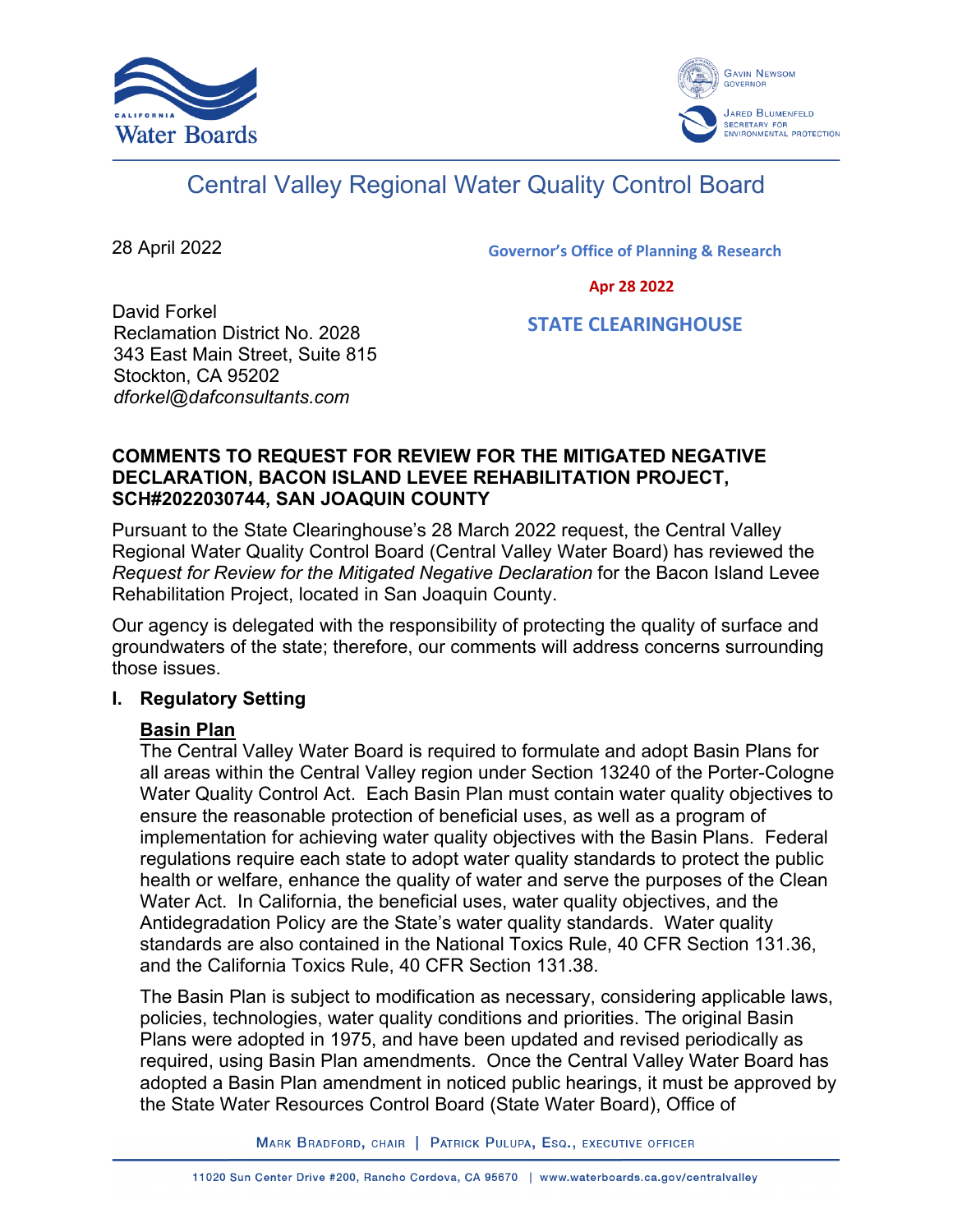Administrative Law (OAL) and in some cases, the United States Environmental Protection Agency (USEPA). Basin Plan amendments only become effective after they have been approved by the OAL and in some cases, the USEPA. Every three (3) years, a review of the Basin Plan is completed that assesses the appropriateness of existing standards and evaluates and prioritizes Basin Planning issues. For more information on the *Water Quality Control Plan for the Sacramento and San Joaquin River Basins*, please visit our website:

[http://www.waterboards.ca.gov/centralvalley/water\\_issues/basin\\_plans/](http://www.waterboards.ca.gov/centralvalley/water_issues/basin_plans/)

#### **Antidegradation Considerations**

All wastewater discharges must comply with the Antidegradation Policy (State Water Board Resolution 68-16) and the Antidegradation Implementation Policy contained in the Basin Plan. The Antidegradation Implementation Policy is available on page 74 at:

#### https://www.waterboards.ca.gov/centralvalley/water\_issues/basin\_plans/sacsjr\_2018 05.pdf

#### In part it states:

*Any discharge of waste to high quality waters must apply best practicable treatment or control not only to prevent a condition of pollution or nuisance from occurring, but also to maintain the highest water quality possible consistent with the maximum benefit to the people of the State.*

*This information must be presented as an analysis of the impacts and potential impacts of the discharge on water quality, as measured by background concentrations and applicable water quality objectives.*

The antidegradation analysis is a mandatory element in the National Pollutant Discharge Elimination System and land discharge Waste Discharge Requirements (WDRs) permitting processes. The environmental review document should evaluate potential impacts to both surface and groundwater quality.

#### **II. Permitting Requirements**

## **Construction Storm Water General Permit**

Dischargers whose project disturb one or more acres of soil or where projects disturb less than one acre but are part of a larger common plan of development that in total disturbs one or more acres, are required to obtain coverage under the General Permit for Storm Water Discharges Associated with Construction and Land Disturbance Activities (Construction General Permit), Construction General Permit Order No. 2009-0009-DWQ. Construction activity subject to this permit includes clearing, grading, grubbing, disturbances to the ground, such as stockpiling, or excavation, but does not include regular maintenance activities performed to restore the original line, grade, or capacity of the facility. The Construction General Permit requires the development and implementation of a Storm Water Pollution Prevention Plan (SWPPP). For more information on the Construction General Permit, visit the State Water Resources Control Board website at: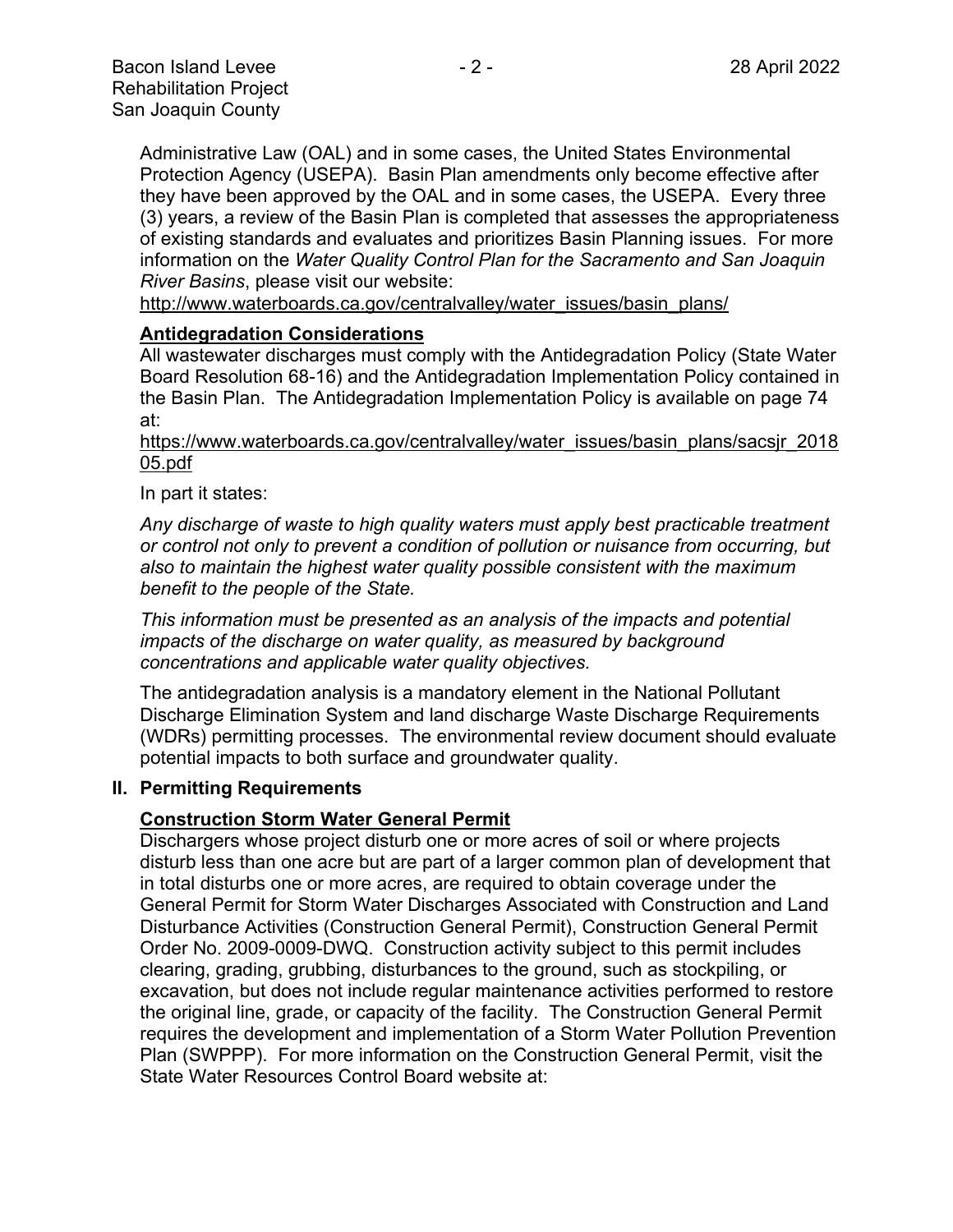[http://www.waterboards.ca.gov/water\\_issues/programs/stormwater/constpermits.sht](http://www.waterboards.ca.gov/water_issues/programs/stormwater/constpermits.shtml) [ml](http://www.waterboards.ca.gov/water_issues/programs/stormwater/constpermits.shtml)

## **Phase I and II Municipal Separate Storm Sewer System (MS4) Permits[1](#page-2-0)**

The Phase I and II MS4 permits require the Permittees reduce pollutants and runoff flows from new development and redevelopment using Best Management Practices (BMPs) to the maximum extent practicable (MEP). MS4 Permittees have their own development standards, also known as Low Impact Development (LID)/postconstruction standards that include a hydromodification component. The MS4 permits also require specific design concepts for LID/post-construction BMPs in the early stages of a project during the entitlement and CEQA process and the development plan review process.

For more information on which Phase I MS4 Permit this project applies to, visit the Central Valley Water Board website at:

http://www.waterboards.ca.gov/centralvalley/water\_issues/storm\_water/municipal\_p ermits/

For more information on the Phase II MS4 permit and who it applies to, visit the State Water Resources Control Board at:

http://www.waterboards.ca.gov/water\_issues/programs/stormwater/phase\_ii\_munici pal.shtml

## **Industrial Storm Water General Permit**

Storm water discharges associated with industrial sites must comply with the regulations contained in the Industrial Storm Water General Permit Order No. 2014- 0057-DWQ. For more information on the Industrial Storm Water General Permit, visit the Central Valley Water Board website at:

http://www.waterboards.ca.gov/centralvalley/water\_issues/storm\_water/industrial\_ge neral\_permits/index.shtml

## **Clean Water Act Section 404 Permit**

If the project will involve the discharge of dredged or fill material in navigable waters or wetlands, a permit pursuant to Section 404 of the Clean Water Act may be needed from the United States Army Corps of Engineers (USACE). If a Section 404 permit is required by the USACE, the Central Valley Water Board will review the permit application to ensure that discharge will not violate water quality standards. If the project requires surface water drainage realignment, the applicant is advised to contact the Department of Fish and Game for information on Streambed Alteration Permit requirements. If you have any questions regarding the Clean Water Act

<span id="page-2-0"></span><sup>&</sup>lt;sup>1</sup> Municipal Permits = The Phase I Municipal Separate Storm Water System (MS4) Permit covers medium sized Municipalities (serving between 100,000 and 250,000 people) and large sized municipalities (serving over 250,000 people). The Phase II MS4 provides coverage for small municipalities, including non-traditional Small MS4s, which include military bases, public campuses, prisons and hospitals.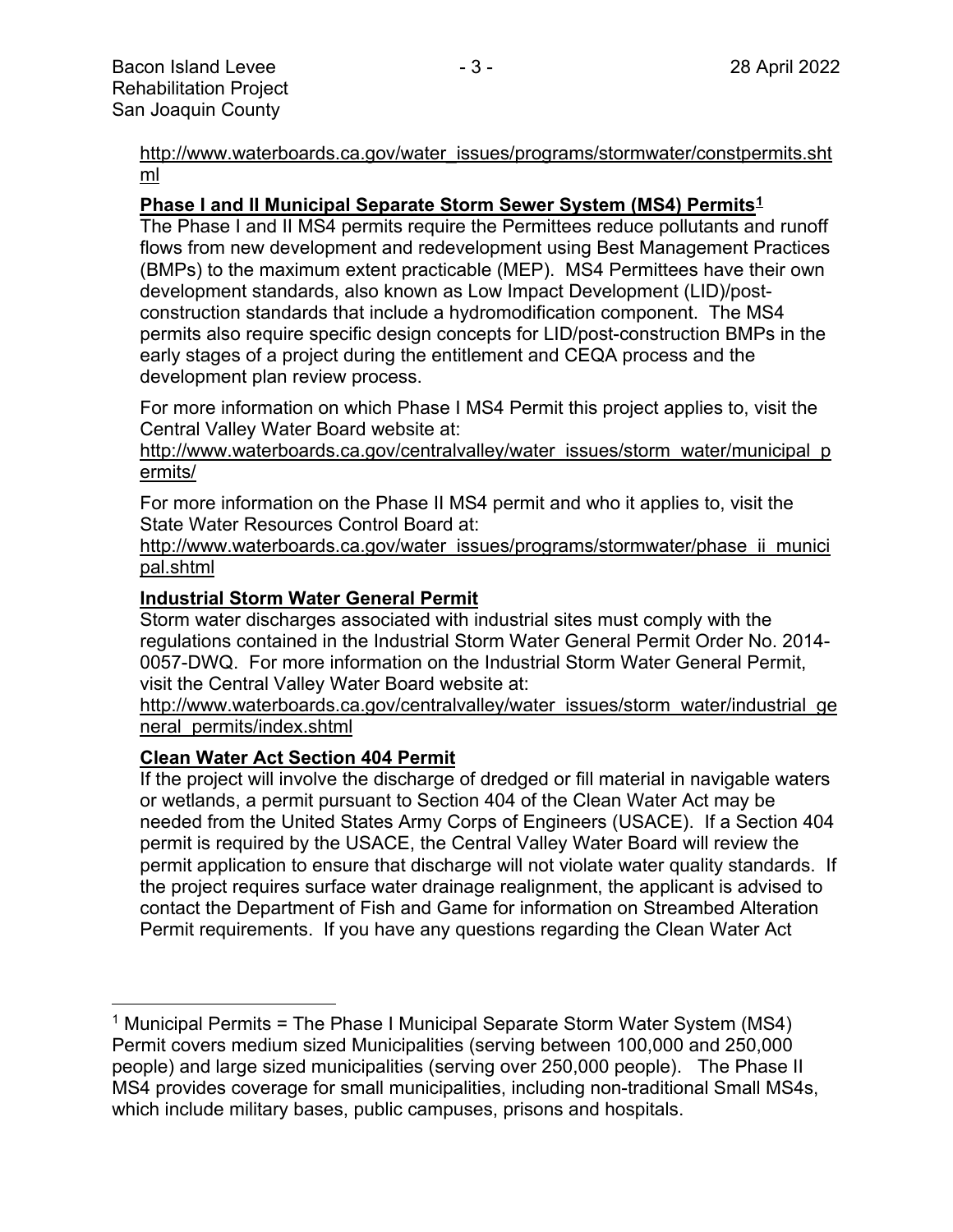Section 404 permits, please contact the Regulatory Division of the Sacramento District of USACE at (916) 557-5250.

## **Clean Water Act Section 401 Permit – Water Quality Certification**

If an USACE permit (e.g., Non-Reporting Nationwide Permit, Nationwide Permit, Letter of Permission, Individual Permit, Regional General Permit, Programmatic General Permit), or any other federal permit (e.g., Section 10 of the Rivers and Harbors Act or Section 9 from the United States Coast Guard), is required for this project due to the disturbance of waters of the United States (such as streams and wetlands), then a Water Quality Certification must be obtained from the Central Valley Water Board prior to initiation of project activities. There are no waivers for 401 Water Quality Certifications. For more information on the Water Quality Certification, visit the Central Valley Water Board website at:

https://www.waterboards.ca.gov/centralvalley/water\_issues/water\_quality\_certificatio n/

## **Waste Discharge Requirements – Discharges to Waters of the State**

If USACE determines that only non-jurisdictional waters of the State (i.e., "nonfederal" waters of the State) are present in the proposed project area, the proposed project may require a Waste Discharge Requirement (WDR) permit to be issued by Central Valley Water Board. Under the California Porter-Cologne Water Quality Control Act, discharges to all waters of the State, including all wetlands and other waters of the State including, but not limited to, isolated wetlands, are subject to State regulation. For more information on the Waste Discharges to Surface Water NPDES Program and WDR processes, visit the Central Valley Water Board website at:https://www.waterboards.ca.gov/centralvalley/water\_issues/waste\_to\_surface\_wat er/

Projects involving excavation or fill activities impacting less than 0.2 acre or 400 linear feet of non-jurisdictional waters of the state and projects involving dredging activities impacting less than 50 cubic yards of non-jurisdictional waters of the state may be eligible for coverage under the State Water Resources Control Board Water Quality Order No. 2004-0004-DWQ (General Order 2004-0004). For more information on the General Order 2004-0004, visit the State Water Resources Control Board website at:

https://www.waterboards.ca.gov/board\_decisions/adopted\_orders/water\_quality/200 4/wqo/wqo2004-0004.pdf

## **Dewatering Permit**

If the proposed project includes construction or groundwater dewatering to be discharged to land, the proponent may apply for coverage under State Water Board General Water Quality Order (Low Threat General Order) 2003-0003 or the Central Valley Water Board's Waiver of Report of Waste Discharge and Waste Discharge Requirements (Low Threat Waiver) R5-2018-0085. Small temporary construction dewatering projects are projects that discharge groundwater to land from excavation activities or dewatering of underground utility vaults. Dischargers seeking coverage